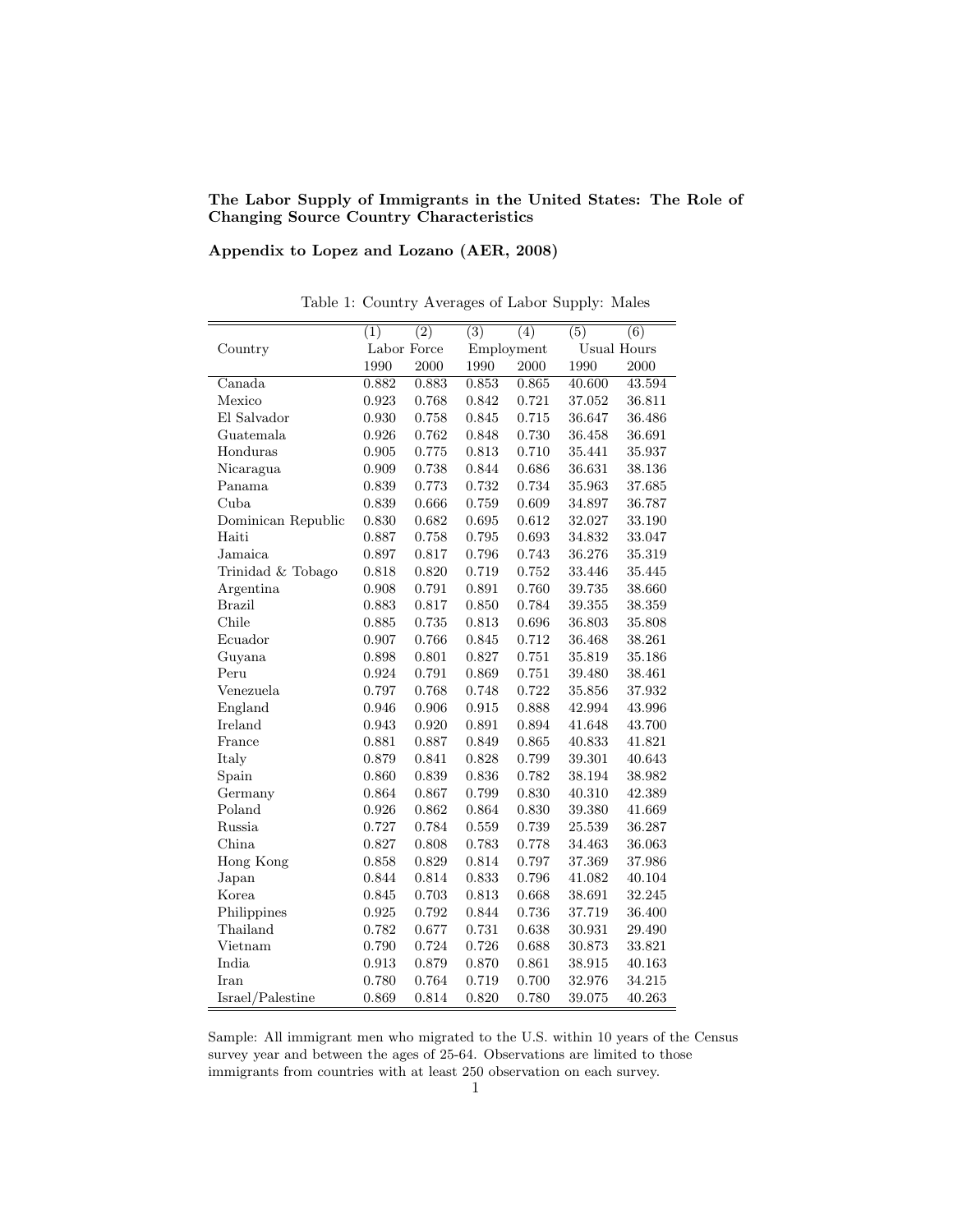|                    | $\overline{(1)}$ | $\overline{(2)}$ | $\overline{(3)}$ | $\overline{(4)}$ | $\overline{(5)}$ | $\overline{(6)}$   |
|--------------------|------------------|------------------|------------------|------------------|------------------|--------------------|
| Country            |                  | Labor Force      |                  | Employment       |                  | <b>Usual Hours</b> |
|                    | 1990             | 2000             | 1990             | 2000             | 1990             | 2000               |
| Canada             | 0.657            | 0.709            | 0.637            | 0.685            | 27.021           | 30.471             |
| Mexico             | 0.593            | 0.496            | 0.506            | 0.430            | 21.828           | 20.874             |
| El Salvador        | 0.717            | 0.583            | 0.626            | 0.514            | 26.180           | 25.848             |
| Guatemala          | 0.687            | 0.558            | 0.608            | 0.495            | $25.438\,$       | 24.647             |
| Honduras           | 0.647            | 0.604            | 0.536            | 0.515            | 24.068           | 25.623             |
| Nicaragua          | 0.706            | 0.608            | 0.612            | 0.534            | 24.968           | 26.069             |
| Panama             | 0.692            | 0.603            | 0.599            | 0.553            | 25.049           | 26.070             |
| Cuba               | 0.626            | 0.543            | 0.553            | 0.468            | 22.574           | 24.769             |
| Dominican Republic | 0.606            | 0.552            | 0.482            | 0.461            | 22.555           | 24.382             |
| Haiti              | 0.768            | 0.664            | 0.657            | 0.581            | 28.902           | 25.266             |
| Jamaica            | 0.851            | 0.752            | 0.790            | 0.682            | 33.599           | $29.985\,$         |
| Trinidad & Tobago  | 0.803            | 0.707            | 0.753            | 0.640            | 29.739           | 28.610             |
| Argentina          | 0.672            | 0.611            | 0.624            | 0.566            | 23.740           | 25.459             |
| <b>Brazil</b>      | 0.680            | 0.641            | 0.617            | 0.604            | 26.424           | 25.922             |
| Chile              | 0.689            | 0.599            | 0.606            | 0.530            | 25.446           | $23.795\,$         |
| Ecuador            | 0.679            | 0.603            | 0.584            | 0.537            | 23.853           | 26.321             |
| Guyana             | 0.770            | 0.661            | 0.696            | 0.601            | 29.426           | 26.997             |
| Peru               | 0.707            | 0.630            | 0.633            | 0.570            | 26.117           | 27.366             |
| Venezuela          | 0.576            | 0.573            | 0.500            | 0.511            | 21.295           | 23.865             |
| England            | 0.670            | $0.672\,$        | 0.646            | 0.644            | 27.881           | 28.792             |
| Ireland            | 0.738            | 0.820            | 0.729            | 0.800            | 30.462           | 36.333             |
| France             | 0.710            | 0.681            | 0.662            | 0.650            | 27.269           | 27.576             |
| Italy              | 0.649            | 0.689            | 0.594            | 0.657            | 24.758           | 26.851             |
| Spain              | 0.626            | 0.660            | 0.569            | 0.631            | 22.350           | 27.911             |
| Germany            | 0.617            | 0.701            | 0.579            | 0.663            | $23.537\,$       | 28.744             |
| Poland             | 0.717            | 0.693            | 0.677            | 0.658            | 28.306           | 29.184             |
| Russia             | 0.444            | 0.609            | 0.365            | 0.563            | 14.196           | 24.265             |
| China              | 0.596            | 0.635            | 0.562            | 0.603            | 23.355           | 26.473             |
| Hong Kong          | 0.728            | 0.684            | 0.695            | 0.662            | 28.800           | 28.146             |
| Japan              | 0.490            | $0.515\,$        | 0.463            | 0.489            | 20.544           | 21.509             |
| Korea              | 0.556            | 0.548            | 0.512            | 0.513            | 22.474           | 22.192             |
| Philippines        | 0.779            | $\,0.695\,$      | 0.735            | 0.663            | $31.297\,$       | 30.507             |
| Thailand           | 0.651            | $0.616\,$        | 0.616            | 0.570            | 26.502           | 24.018             |
| Vietnam            | 0.552            | 0.616            | 0.498            | 0.581            | 19.533           | 25.817             |
| India              | 0.552            | 0.609            | 0.511            | 0.579            | 22.079           | 26.250             |
| Iran               | 0.504            | 0.471            | 0.443            | 0.434            | 18.924           | 19.424             |
| Israel/Palestine   | 0.523            | 0.543            | 0.490            | 0.516            | 18.126           | 20.264             |

Table 2: Country Averages of Labor Supply: Females

Sample: All immigrant women − not married at time of migration − who migrated to the U.S. within 10 years of the Census survey year and between the ages of 25-64. Observations are limited to those immigrants from countries with at least 250 observation on each survey.